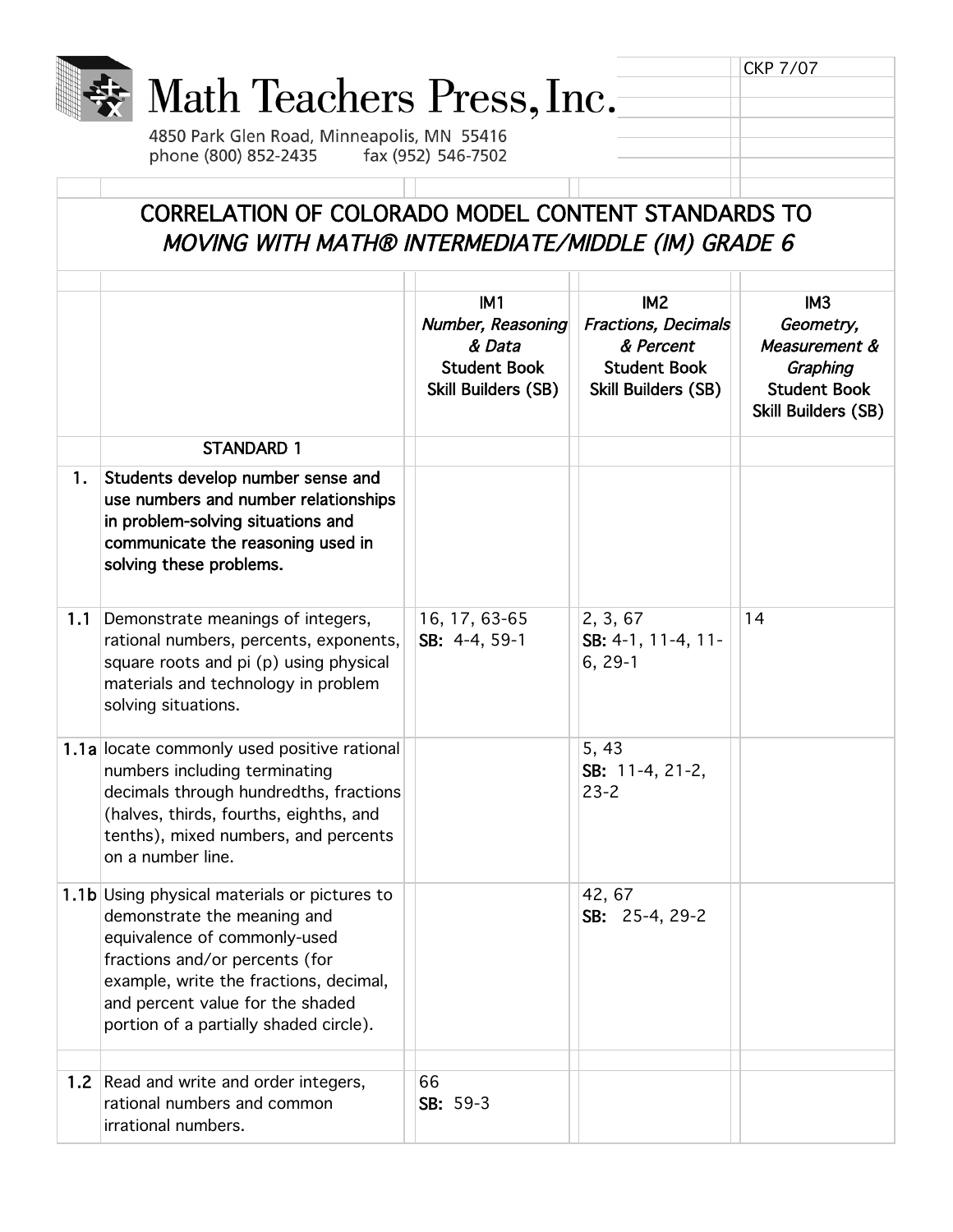|     |                                                                                                                                                                                                        | IM1<br>Number, Reasoning<br>& Data<br><b>Student Book</b><br>Skill Builders (SB) | IM <sub>2</sub><br><b>Fractions, Decimals</b><br>& Percent<br><b>Student Book</b><br><b>Skill Builders (SB)</b> | IM <sub>3</sub><br>Geometry,<br>Measurement &<br>Graphing<br><b>Student Book</b><br>Skill Builders (SB) |
|-----|--------------------------------------------------------------------------------------------------------------------------------------------------------------------------------------------------------|----------------------------------------------------------------------------------|-----------------------------------------------------------------------------------------------------------------|---------------------------------------------------------------------------------------------------------|
|     | 1.2a Read, write, order and compare<br>common fractions, decimals, and<br>percents in a variety of forms.                                                                                              |                                                                                  | 10, 11, 46, 49,<br>51,67<br>SB: 13-1, 13-2,<br>21-2, 24-1, 24-2                                                 |                                                                                                         |
| 1.3 | Apply number theory concepts (for<br>example, primes, factors, multiples) to<br>represent numbers in various ways.                                                                                     | 14, 18<br>SB: $4-2$ , $4-5$ , $4-6$                                              |                                                                                                                 |                                                                                                         |
|     | 1.3a Identify and use the concepts of<br>factor, multiple, prime, composite, and<br>square numbers.                                                                                                    | $13-15, 18$<br>SB: $4-1$ , $4-2$ , $4-5$ ,<br>$4 - 6$                            | 8, 18, 48<br>SB: 4-2, 4-3, 12-2                                                                                 |                                                                                                         |
|     | <b>1.3b</b> Describe numbers by characteristics<br>(divisibility, even, odd, prime,<br>composite, square)                                                                                              | 14, 15<br>SB: 4-1, 4-2                                                           |                                                                                                                 |                                                                                                         |
|     |                                                                                                                                                                                                        |                                                                                  |                                                                                                                 |                                                                                                         |
|     | 1.4 Use the relationships among fractions,<br>decimals, and percents, including the<br>concepts of ratio and proportion, in<br>problem-solving situations.                                             |                                                                                  | 47,68<br>SB: 21-3, 30-3                                                                                         | 56-59<br>SB: $52-2$ , $52-3$ ,<br>$53-1$                                                                |
|     | 1.4a Demonstrate equivalence relationships<br>among fractions, decimals and<br>percents in problem solving situations<br>(for example, two students out of<br>eight is the same as 25%).               |                                                                                  | 42, 44, 67<br>SB: 29-2                                                                                          | SB: 29-1                                                                                                |
|     |                                                                                                                                                                                                        |                                                                                  |                                                                                                                 |                                                                                                         |
| 1.5 | Develop, test, and explain conjectures<br>about properties of integers and<br>rational numbers.                                                                                                        | 63-66<br>SB: 59-1 to 59-4                                                        |                                                                                                                 |                                                                                                         |
|     | 1.5a Develop, test, and explain conjectures<br>about properties of numbers<br>(associative, commutative, identity,<br>distributive, multiplicative property of<br>zero on whole and rational numbers). | $19 - 21$<br>SB: $5-1$ , $5-2$ , $5-3$ ,<br>$5 - 5$                              |                                                                                                                 |                                                                                                         |
|     |                                                                                                                                                                                                        |                                                                                  |                                                                                                                 |                                                                                                         |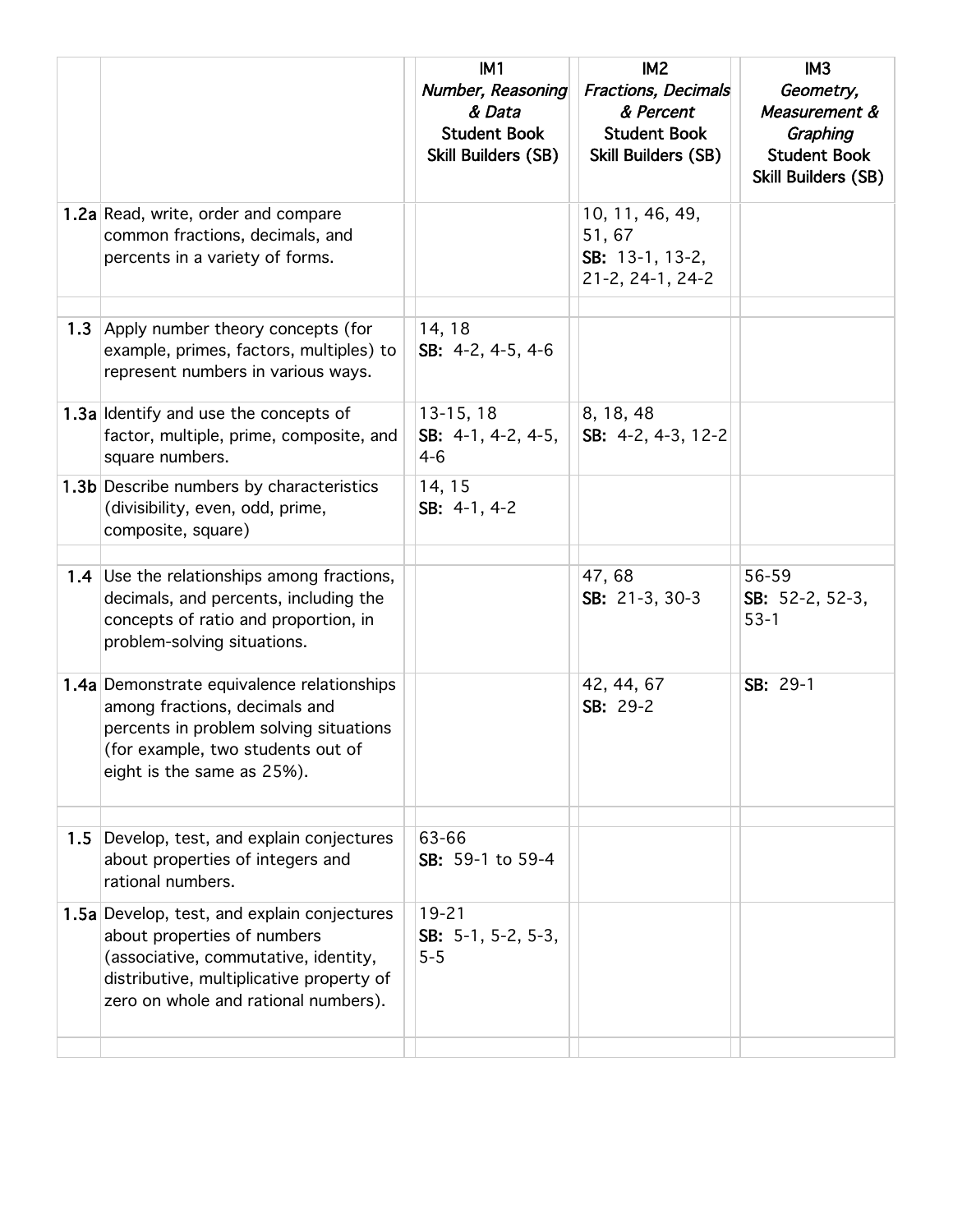|     |                                                                                                                                                                                                                                                                                     | IM1<br>Number, Reasoning<br>& Data<br><b>Student Book</b><br><b>Skill Builders (SB)</b> | IM <sub>2</sub><br>Fractions, Decimals<br>& Percent<br><b>Student Book</b><br><b>Skill Builders (SB)</b> | IM <sub>3</sub><br>Geometry,<br>Measurement &<br>Graphing<br><b>Student Book</b><br><b>Skill Builders (SB)</b> |
|-----|-------------------------------------------------------------------------------------------------------------------------------------------------------------------------------------------------------------------------------------------------------------------------------------|-----------------------------------------------------------------------------------------|----------------------------------------------------------------------------------------------------------|----------------------------------------------------------------------------------------------------------------|
| 1.6 | Use number sense to estimate and<br>justify the reasonableness of solutions<br>to problems involving integers, rational<br>numbers, and common irrational<br>numbers.                                                                                                               | 27-30, 51-54<br>SB: 45-8, 49-1,<br>49-2, 50-1, 50-2,<br>$50-3$                          | 24-27, 56, 65, 66<br>SB: 18-3, 18-4,<br>45-3, 45-5, 45-6,<br>45-9 to 45-11, 49-<br>$1, 50-1$             | SB: 49-1, 50-1                                                                                                 |
|     | 1.6a Use number sense to estimate,<br>determine, and justify the<br>reasonableness of solutions involving<br>whole numbers, decimals, and common<br>fractions (only sums and differences<br>for fractions and decimals). For<br>example: Is $1/2 + 1/3$ closer to 0, $1/2$<br>or 1? | 27-30, 51-54<br>SB: 45-8, 49-1,<br>$49 - 2$                                             | 24-27, 56, 65, 66<br>SB: 18-3, 18-4,<br>45-3, 45-5, 45-6,<br>45-9 to 45-11, 49-<br>$1, 50-1$             | SB: 49-1, 50-1                                                                                                 |
|     | <b>STANDARD 2</b>                                                                                                                                                                                                                                                                   |                                                                                         |                                                                                                          |                                                                                                                |
| 2.  | Students use algebraic methods to<br>explore, model, and describe patterns<br>and functions involving numbers,<br>shapes, data, and graphs in problem-<br>solving situations and communicate<br>the reasoning used in solving these<br>problems.                                    |                                                                                         |                                                                                                          |                                                                                                                |
| 2.1 | Represent, describe, and analyze<br>patterns and relationships using tables,<br>graphs, verbal rules, and standard<br>algebraic notation.                                                                                                                                           | 38, 73-76<br>SB: 44-1, 44-2,<br>44-3, 44-6                                              | 63<br>SB: 44-1                                                                                           | 21, 22, 66-76<br>SB: 44-3 to 44-6                                                                              |
|     | 2.1a Represent, describe, and analyze<br>geometric and numeric patterns using<br>tables, words, symbols, concrete<br>objects, or pictures.                                                                                                                                          | $73 - 75$<br>SB: 44-2, 44-3,<br>$44-6$                                                  |                                                                                                          | 21, 22<br>SB: 44-1 to 44-6                                                                                     |
|     | 2.1b Use a variable to represent an<br>unknown (letter, box, symbol)                                                                                                                                                                                                                | 70<br>SB: 56-4                                                                          | SB: 56-1                                                                                                 |                                                                                                                |
| 2.2 | Describe patterns using variables,<br>expressions, equations, and<br>inequalities in problem-solving<br>situations.                                                                                                                                                                 | 73-75<br>SB: 44-2, 44-3                                                                 |                                                                                                          | SB: 44-4 to 44-6                                                                                               |
|     | <b>2.2a</b> Solve problems by representing and<br>analyzing patterns using tables, words,<br>concrete objects, or pictures.                                                                                                                                                         | 73-75<br>SB: 44-2, 44-3,<br>$44 - 4$                                                    | SB: 44-1                                                                                                 | 21, 22<br>SB: 44-4 to 44-6                                                                                     |
|     |                                                                                                                                                                                                                                                                                     |                                                                                         |                                                                                                          |                                                                                                                |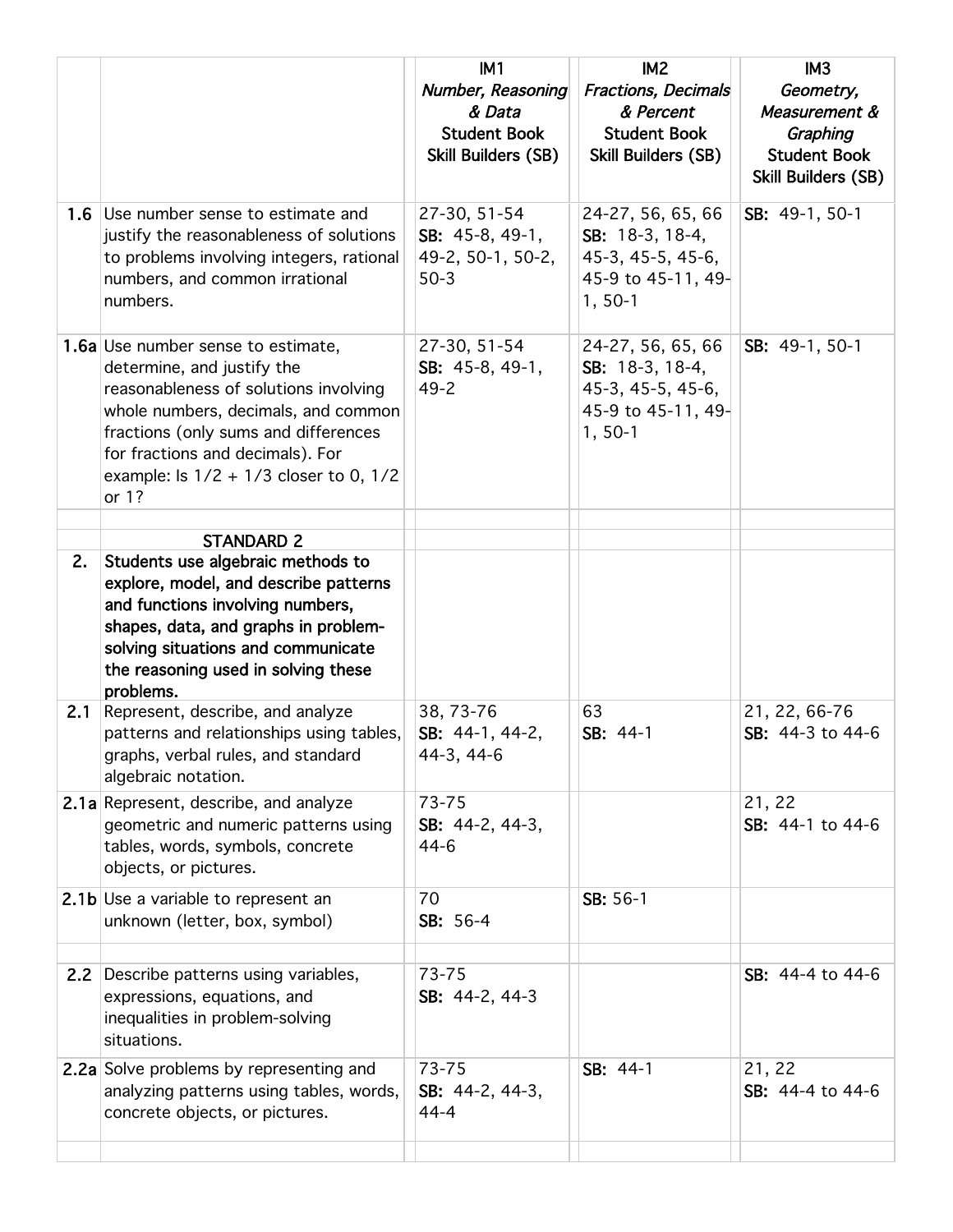|     |                                                                                                                                                                                                                                                | IM1<br>Number, Reasoning                             | IM <sub>2</sub><br><b>Fractions, Decimals</b>                  | IM <sub>3</sub><br>Geometry,                                                   |
|-----|------------------------------------------------------------------------------------------------------------------------------------------------------------------------------------------------------------------------------------------------|------------------------------------------------------|----------------------------------------------------------------|--------------------------------------------------------------------------------|
|     |                                                                                                                                                                                                                                                | & Data<br><b>Student Book</b><br>Skill Builders (SB) | & Percent<br><b>Student Book</b><br><b>Skill Builders (SB)</b> | Measurement &<br>Graphing<br><b>Student Book</b><br><b>Skill Builders (SB)</b> |
| 2.3 | Analyze functional relationships to<br>explain how a change in one quantity<br>results in a change in another (for<br>example, how the area of a circle<br>changes as the radius increases, or<br>how a person's height changes over<br>time). | 76,78<br>SB: 44-5                                    |                                                                | 74<br>SB: 44-5                                                                 |
|     | 2.3a Predict and describe how a change in<br>one quantity results in a change in<br>another quantity in a linear relationship<br>(for example, A creature gains 3 oz. a<br>day, how much will it have gained over<br>10 days?)                 | 76<br>SB: 44-5                                       |                                                                | 74<br>SB: 44-5                                                                 |
| 2.4 | Distinguish between linear and<br>nonlinear functions through informal<br>investigations.                                                                                                                                                      |                                                      |                                                                |                                                                                |
|     | 2.4a Explain whether data presented in a<br>chart or graph is changing at a<br>constant rate.                                                                                                                                                  |                                                      |                                                                |                                                                                |
| 2.5 | Solve simple linear equations in                                                                                                                                                                                                               | 71,72                                                |                                                                | 46-48                                                                          |
|     | problem-solving situations using a<br>variety of methods (informal, formal,<br>and graphical) and a variety of tools<br>(physical materials, calculators, and<br>computers).                                                                   | SB: 56-2, 56-3                                       |                                                                | SB: 38-3, 38-6,<br>38-7, 38-10, 38-<br>12, 56-2                                |
|     | 2.5a Solve problems using tables, concrete<br>objects, or pictures involving linear<br>relationships with whole numbers.                                                                                                                       | 76,78<br>SB: 44-4, 44-5                              |                                                                | SB: 44-5                                                                       |
|     | <b>STANDARD 3</b>                                                                                                                                                                                                                              |                                                      |                                                                |                                                                                |
| 3.  | Students use data collection and<br>analysis, statistics, and probability in<br>problem-solving situations and<br>communicate the reasoning used in<br>solving these problems.                                                                 |                                                      |                                                                |                                                                                |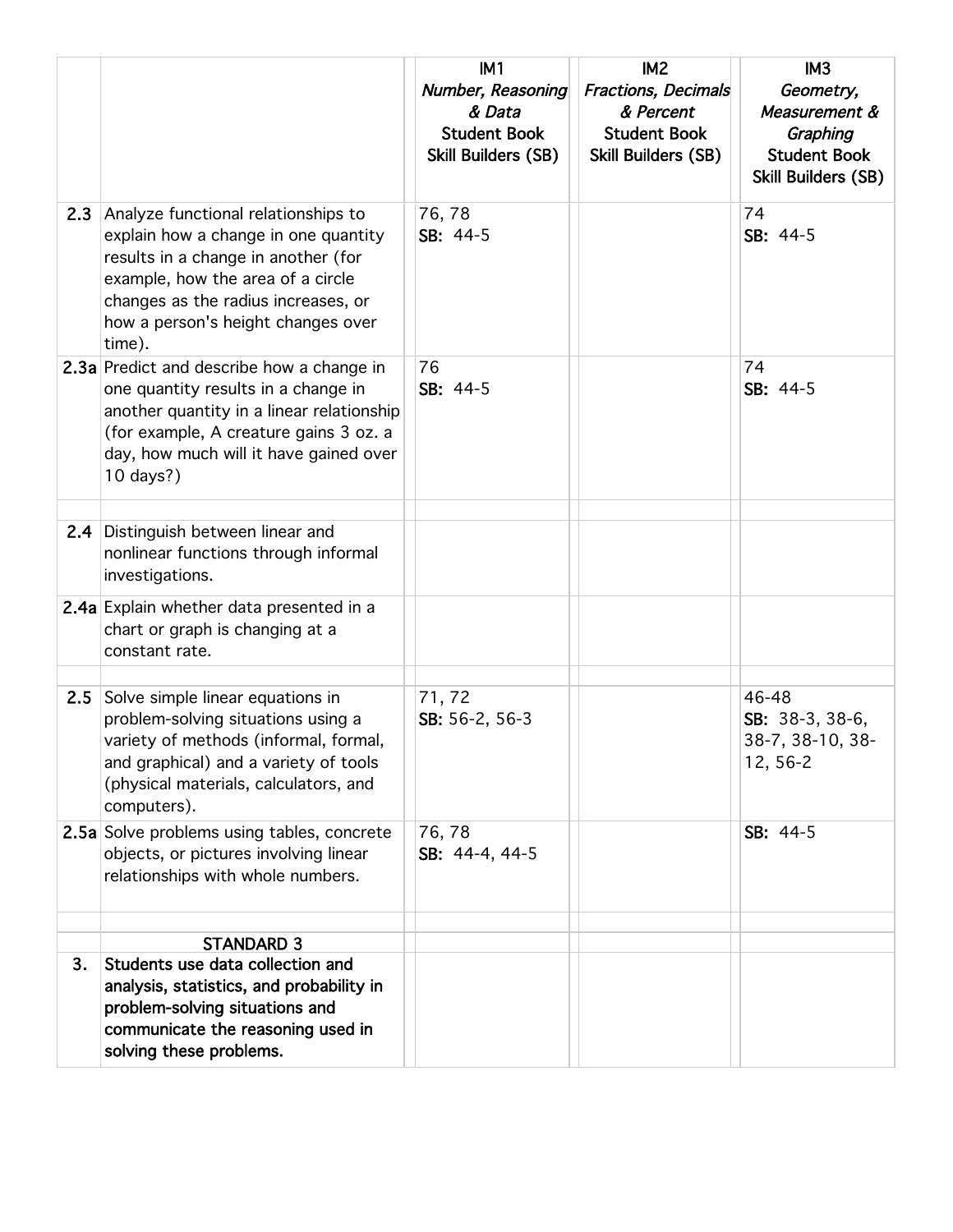|     |                                                                                                                                                                                                   | IM <sub>1</sub><br>Number, Reasoning                        | IM <sub>2</sub><br><b>Fractions, Decimals</b>                  | IM <sub>3</sub><br>Geometry,                                            |
|-----|---------------------------------------------------------------------------------------------------------------------------------------------------------------------------------------------------|-------------------------------------------------------------|----------------------------------------------------------------|-------------------------------------------------------------------------|
|     |                                                                                                                                                                                                   | & Data<br><b>Student Book</b><br><b>Skill Builders (SB)</b> | & Percent<br><b>Student Book</b><br><b>Skill Builders (SB)</b> | Measurement &<br>Graphing<br><b>Student Book</b><br>Skill Builders (SB) |
| 3.1 | Read and construct displays of data<br>using appropriate techniques (for<br>example, line graphs, circle graphs,<br>scatter plots, box plots, stem-and-leaf<br>plots) and appropriate technology. |                                                             | SB: $48-1, 48-2,$<br>$48 - 3$                                  | 66-76<br>SB: 47-1 to 47-6,<br>48-1 to 48-5                              |
|     | <b>3.1a</b> Organize and construct a line graph,<br>bar graph and frequency table from a<br>given set of data.                                                                                    |                                                             |                                                                | 69 (T.G.), 71-72<br>(T.G.)<br>SB: 47-2, 47-5,<br>$48 - 2$               |
|     | <b>3.1b</b> Read, interpret and draw conclusions<br>from a line graph, bar graph, circle<br>graph and frequency table.                                                                            |                                                             | 37, 38                                                         | 69-73<br>SB: 47-6, 48-1,<br>$48 - 3$                                    |
| 3.2 | Display and use measures of central<br>tendency, such as mean, median and<br>mode and measures of variability, such<br>as range and quartiles.                                                    | 59-62<br>SB: 46-1 to 46-5                                   | SB: 46-1                                                       | SB: 46-1                                                                |
|     | <b>3.2a</b> Find and use measures of central<br>tendency including mean, median, and<br>mode.                                                                                                     | 59-62<br>SB: 46-1 to 46-5                                   |                                                                |                                                                         |
|     | 3.2b Find and use the range from a given<br>set of data (for example, find the<br>range from 2 to 12. Note: the range is<br>10).                                                                  | 60, 62<br>SB: 46-4                                          |                                                                | 65                                                                      |
|     | 3.4 Formulate hypotheses, drawing<br>conclusions, and making convincing<br>arguments based on data analysis.                                                                                      | 61<br>SB: 46-5                                              |                                                                | 68-76<br>SB: 47-1 to 47-6,<br>48-1 to 48-5                              |
|     | 3.4a Analyze data and draw conclusions to<br>predict outcomes based on data<br>displays such as line graphs, bar<br>graphs, or frequency tables.                                                  |                                                             |                                                                | 69-73<br>SB: 47-6, 48-3                                                 |
| 3.6 | Make predictions and compare results<br>using both experimental and<br>theoretical probability drawn from real-<br>world problems.                                                                |                                                             | 75,78<br>SB: 57-2, 57-3                                        | SB: 57-1                                                                |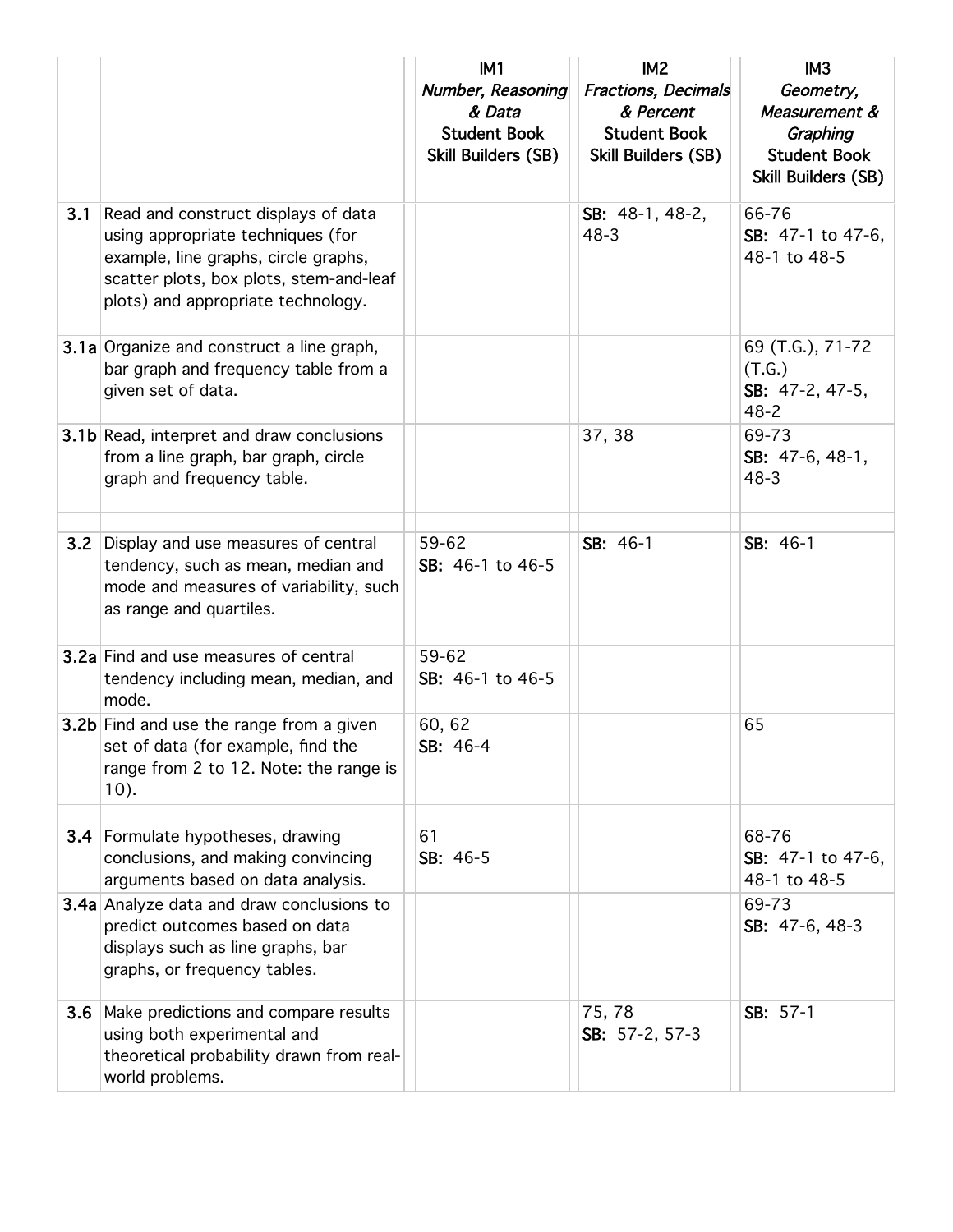|     |                                                                                                                                                                                       | IM <sub>1</sub><br>Number, Reasoning<br>& Data<br><b>Student Book</b><br><b>Skill Builders (SB)</b> | IM <sub>2</sub><br><b>Fractions, Decimals</b><br>& Percent<br><b>Student Book</b><br><b>Skill Builders (SB)</b> | IM3<br>Geometry,<br>Measurement &<br>Graphing<br><b>Student Book</b><br>Skill Builders (SB) |
|-----|---------------------------------------------------------------------------------------------------------------------------------------------------------------------------------------|-----------------------------------------------------------------------------------------------------|-----------------------------------------------------------------------------------------------------------------|---------------------------------------------------------------------------------------------|
|     | <b>3.6a</b> Using a chance device, such as a<br>number cube or spinner, design a fair<br>game and an unfair game, and explain<br>why they are fair and unfair<br>respectively.        |                                                                                                     |                                                                                                                 |                                                                                             |
|     | 3.6b Make predictions based on data<br>obtained from simple probability<br>experiments.                                                                                               |                                                                                                     | 75,78<br>SB: 57-3                                                                                               |                                                                                             |
|     | 3.6c Describe an event as likely or unlikely<br>and explain the degree of likelihood<br>using words such as certain, very<br>likely, not likely, or impossible.                       |                                                                                                     | 73 (T.G.)                                                                                                       |                                                                                             |
|     | 3.7 Use counting strategies to determine<br>all the possible outcomes from an<br>experiment (for example, the number<br>of ways students can line up to have<br>their picture taken). |                                                                                                     | 76, 77<br>SB: 58-1, 58-2,<br>$58-3$                                                                             |                                                                                             |
|     | 3.7a Determine the number of possible<br>outcomes for simple events using a<br>variety of methods such as: organized<br>lists or tree diagrams.                                       |                                                                                                     | 76, 77<br>SB: 58-2                                                                                              |                                                                                             |
|     | <b>STANDARD 4</b>                                                                                                                                                                     |                                                                                                     |                                                                                                                 |                                                                                             |
| 4.  | Students use geometric concepts,<br>properties, and relationships in<br>problem-solving situations and<br>communicate the reasoning used in<br>solving these problems.                |                                                                                                     |                                                                                                                 |                                                                                             |
| 4.2 | Describe, analyze and reason<br>informally about the properties (for<br>example, parallelism, perpendicularity,<br>congruence) of two- and three-<br>dimensional figures.             |                                                                                                     |                                                                                                                 | 3, 5, 17, 18<br>SB: $32-1$ to $32-5$ ,<br>33-1, 34-1 to 34-6                                |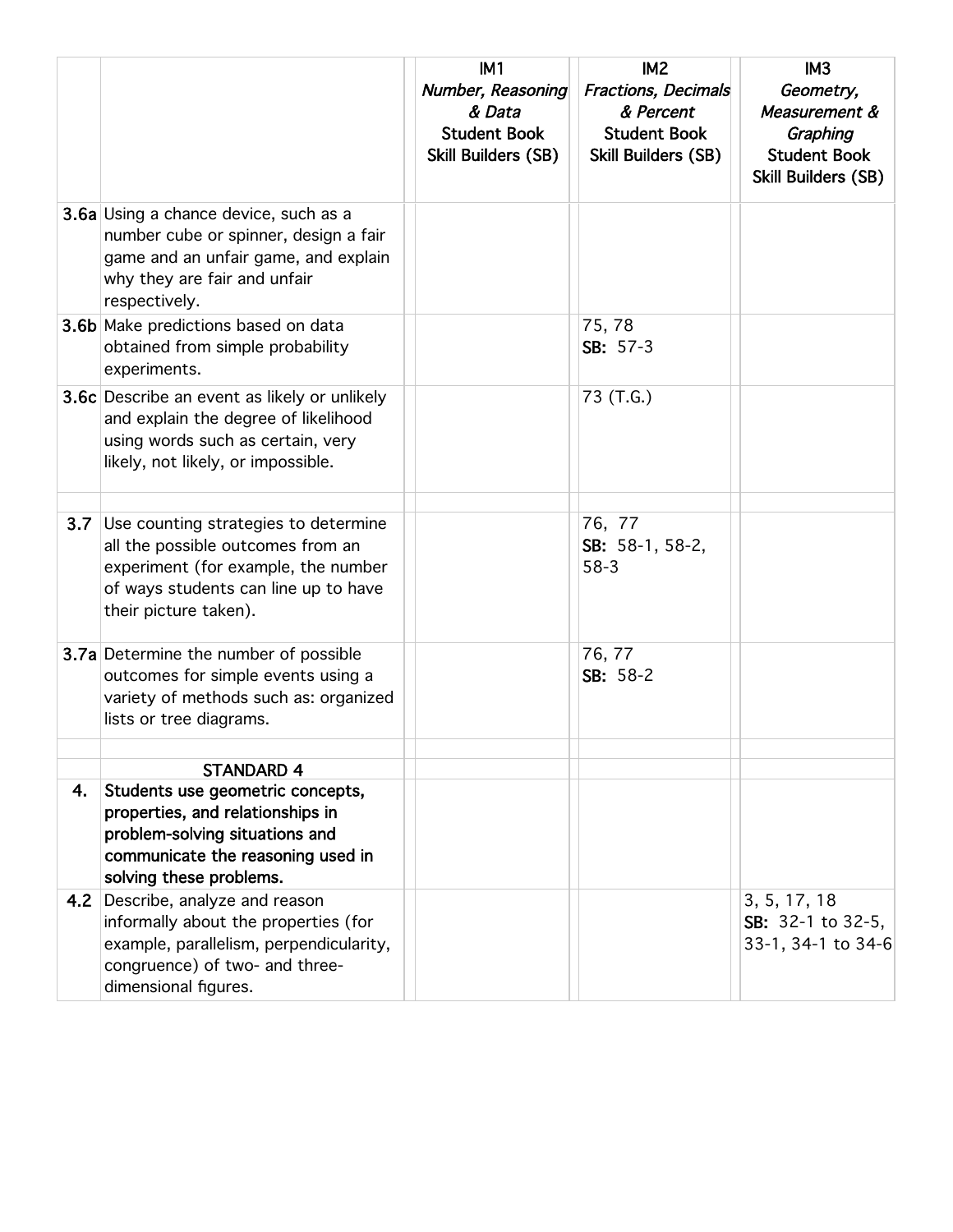|     |                                                                                                                                                                                                                                                                                     | IM <sub>1</sub><br>Number, Reasoning<br>& Data<br><b>Student Book</b><br><b>Skill Builders (SB)</b> | IM <sub>2</sub><br><b>Fractions, Decimals</b><br>& Percent<br><b>Student Book</b><br>Skill Builders (SB) | IM <sub>3</sub><br>Geometry,<br>Measurement &<br>Graphing<br><b>Student Book</b><br>Skill Builders (SB) |
|-----|-------------------------------------------------------------------------------------------------------------------------------------------------------------------------------------------------------------------------------------------------------------------------------------|-----------------------------------------------------------------------------------------------------|----------------------------------------------------------------------------------------------------------|---------------------------------------------------------------------------------------------------------|
|     | 4.2a Identify, compare, and analyze the<br>attributes of two- and three-<br>dimensional shapes and develop<br>vocabulary to describe the attributes<br>(for example, acute, obtuse, right<br>angle, parallel lines, perpendicular lines,<br>intersecting lines, and line segments). |                                                                                                     |                                                                                                          | 2-12, 23, 24<br>SB: 32-1 to 32-5,<br>33-1, 34-1 to 34-<br>$6, 34-10$                                    |
|     | 4.2b Make and test conjectures about<br>geometric relationships and develop<br>logical arguments to justify<br>conclusions.                                                                                                                                                         |                                                                                                     |                                                                                                          | 10, 13, 14, 25<br>SB: 32-5, 34-1                                                                        |
|     | 4.4 Solve problems using coordinate<br>geometry.                                                                                                                                                                                                                                    | 77<br>SB: 43-1, 44-4                                                                                | SB: 43-1                                                                                                 | 15<br>$SB: 43-1$                                                                                        |
|     | 4.4a Plot points on a coordinate graph in<br>quadrant 1.                                                                                                                                                                                                                            | SB: 44-4                                                                                            |                                                                                                          | 15                                                                                                      |
|     | 4.4b Draw a graph (in quadrant 1) from a<br>given scenario or table.                                                                                                                                                                                                                | 77 (T.G.)<br>SB: 44-4                                                                               |                                                                                                          | SB: 44-5                                                                                                |
| 4.5 | Solving problems involving perimeter<br>and area in two dimensions, and<br>involving surface area and volume in<br>three dimensions.                                                                                                                                                |                                                                                                     |                                                                                                          | 40-54<br>SB: 38-1 to 38-<br>13, 39-1 to 39-5                                                            |
|     | 4.5a Solve problems involving the perimeter<br>of polygons.                                                                                                                                                                                                                         |                                                                                                     |                                                                                                          | 41, 42<br>SB: 38-1, 38-2,<br>$38 - 13$                                                                  |
|     | 4.5b Solve problems involving area of<br>polygons (square, rectangle,<br>parallelogram, rhombus, triangle).                                                                                                                                                                         |                                                                                                     |                                                                                                          | 43-50<br>SB: 38-4 to 38-11                                                                              |
|     | 4.6 Transforming geometric figures using<br>reflections, translations, and rotations<br>to explore congruence.                                                                                                                                                                      |                                                                                                     |                                                                                                          | 20<br>SB: 60-4                                                                                          |
|     | 4.6a Identify congruent shapes using<br>reflections, rotations, and translations.                                                                                                                                                                                                   |                                                                                                     |                                                                                                          |                                                                                                         |
|     | 4.6b Show lines of symmetry on a two-<br>dimensional figure.                                                                                                                                                                                                                        |                                                                                                     |                                                                                                          | 17<br>SB: 60-1                                                                                          |
|     | <b>STANDARD 5</b>                                                                                                                                                                                                                                                                   |                                                                                                     |                                                                                                          |                                                                                                         |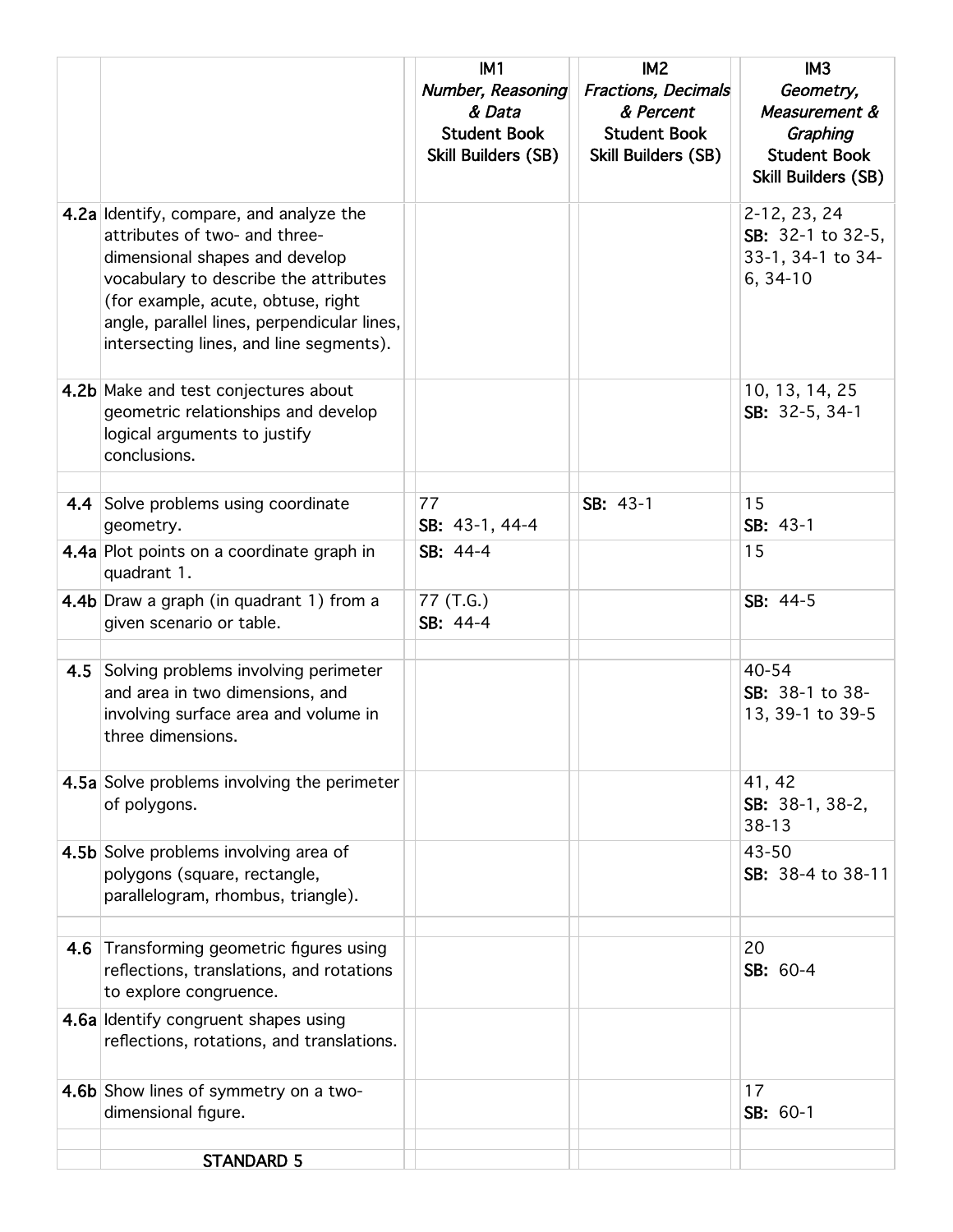|     |                                                                                                                                                                                            | IM <sub>1</sub><br>Number, Reasoning<br>& Data<br><b>Student Book</b><br><b>Skill Builders (SB)</b> | IM <sub>2</sub><br><b>Fractions, Decimals</b><br>& Percent<br><b>Student Book</b><br>Skill Builders (SB) | IM <sub>3</sub><br>Geometry,<br>Measurement &<br>Graphing<br><b>Student Book</b><br>Skill Builders (SB) |
|-----|--------------------------------------------------------------------------------------------------------------------------------------------------------------------------------------------|-----------------------------------------------------------------------------------------------------|----------------------------------------------------------------------------------------------------------|---------------------------------------------------------------------------------------------------------|
| 5.  | Students use a variety of tools and<br>techniques to measure, apply the<br>results in problem-solving situations,<br>and communicate the reasoning used<br>in solving these problems.      |                                                                                                     |                                                                                                          |                                                                                                         |
| 5.1 | Estimate, use and describe measures<br>of distance, perimeter, area, volume,<br>capacity, weight, mass, and angle<br>comparison.                                                           |                                                                                                     |                                                                                                          | 30-38<br>SB: 36-3, 36-6,<br>$37 - 2, 38 - 1$                                                            |
|     | 5.1a Determine the appropriate unit of<br>measure, metric and US customary,<br>when estimating distance, capacity,<br>and weight.                                                          |                                                                                                     |                                                                                                          | 30, 35, 36<br>SB: 45-1                                                                                  |
|     | 5.1b Estimate and use standard and/or<br>metric units for length, weight and<br>temperature.                                                                                               |                                                                                                     |                                                                                                          | 29-32, 34, 35<br>SB: 36-1 to 36-7,<br>40-4, 41-1, 41-2                                                  |
|     | 5.1c Estimate the area of a polygon.                                                                                                                                                       |                                                                                                     |                                                                                                          | 44<br>SB: 38-4                                                                                          |
|     | 5.2 Estimate, make, and use direct and<br>indirect measurements to describe and<br>make comparisons.                                                                                       |                                                                                                     |                                                                                                          | 60, 61, 64<br>SB: 52-4, 52-5                                                                            |
|     | 5.2a Estimate, make, and use direct and<br>indirect measurements to describe and<br>make comparisons.                                                                                      |                                                                                                     |                                                                                                          | 60, 61, 64<br>SB: 52-4, 52-5                                                                            |
| 5.3 | Read and interpret various scales<br>including those based on number lines,<br>graphs, and maps.                                                                                           | 64,65                                                                                               |                                                                                                          | 60, 61, 68<br>SB: 52-4, 52-5                                                                            |
|     | 5.3a Read and interpret scales on number<br>lines, graphs, and maps.                                                                                                                       | 64, 65                                                                                              |                                                                                                          | 60, 61                                                                                                  |
|     | 5.3b Select the appropriate scale for a<br>given problem (for example, using the<br>appropriate scale when setting up a<br>graph or determining the order of<br>numbers on a number line). |                                                                                                     |                                                                                                          | 69 (T.G.)<br>SB: 47-2                                                                                   |
|     |                                                                                                                                                                                            |                                                                                                     |                                                                                                          |                                                                                                         |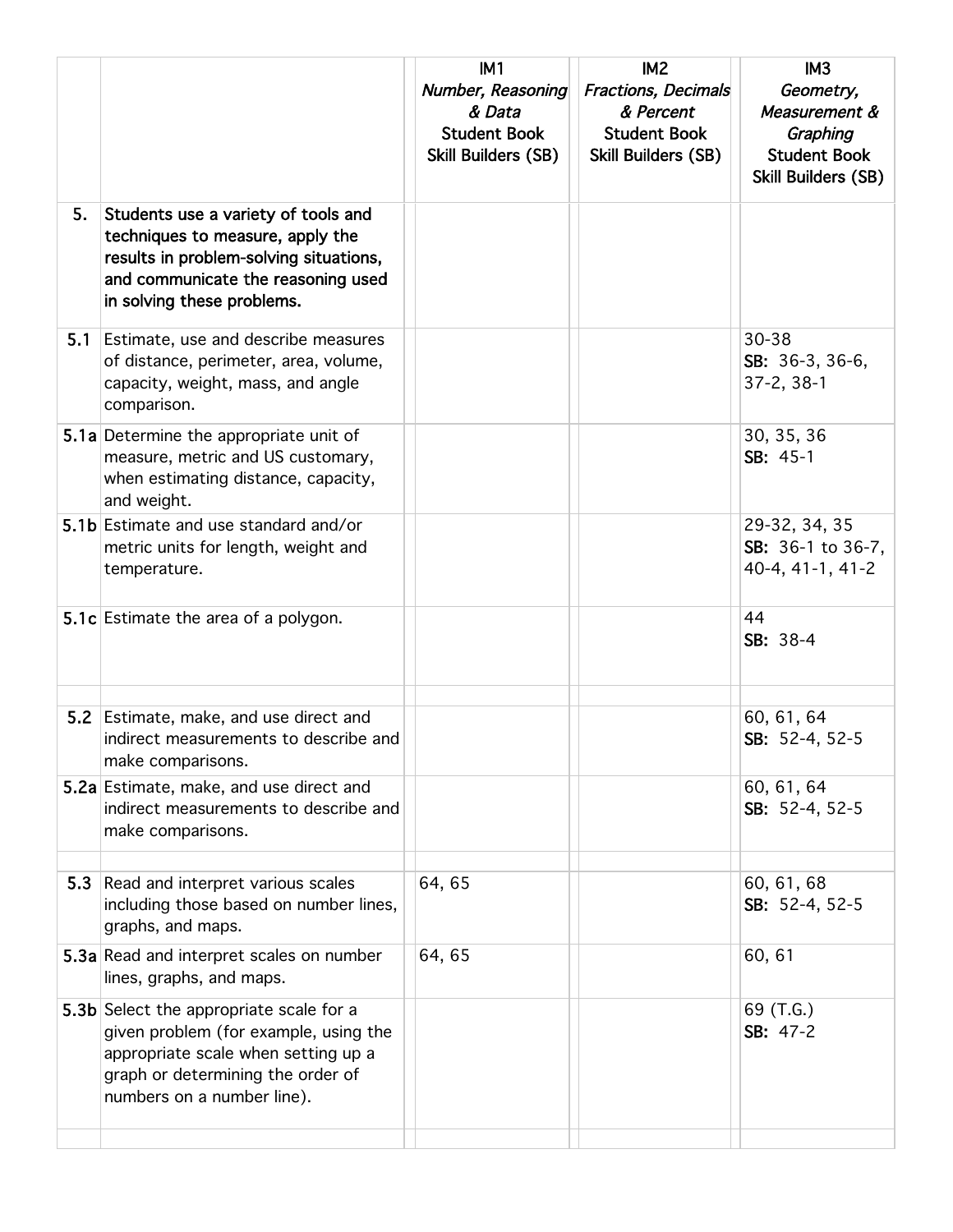|     |                                                                                                                                                                                                                                                                                      | IM <sub>1</sub>                                                                  | IM <sub>2</sub>                                                                              | IM <sub>3</sub>                                                                      |
|-----|--------------------------------------------------------------------------------------------------------------------------------------------------------------------------------------------------------------------------------------------------------------------------------------|----------------------------------------------------------------------------------|----------------------------------------------------------------------------------------------|--------------------------------------------------------------------------------------|
|     |                                                                                                                                                                                                                                                                                      | Number, Reasoning<br>& Data<br><b>Student Book</b><br><b>Skill Builders (SB)</b> | <b>Fractions, Decimals</b><br>& Percent<br><b>Student Book</b><br><b>Skill Builders (SB)</b> | Geometry,<br>Measurement &<br>Graphing<br><b>Student Book</b><br>Skill Builders (SB) |
| 5.4 | Develop and use formulas and<br>procedures to solve problems involving<br>measurement.                                                                                                                                                                                               |                                                                                  |                                                                                              | 42, 46-48, 50-54<br>SB: 38-3, 38-5 to<br>38-7, 38-9 to 38-<br>12, 39-2 to 39-4       |
|     | 5.4a Use formulas and/or procedures to<br>solve problems involving the perimeter<br>of a polygon.                                                                                                                                                                                    |                                                                                  |                                                                                              | 40-42<br>SB: 38-1, 38-2,<br>$38-3$                                                   |
|     | 5.4b Use formulas and/or procedures to<br>solve problems involving the area of<br>squares, rectangles, parallelograms,<br>rhombus, and triangles.                                                                                                                                    |                                                                                  |                                                                                              | 43-48<br>SB: 38-6, 38-7,<br>38-9, 38-10                                              |
| 5.5 | Describe how a change in an object's<br>linear dimensions affects its perimeter,<br>area, and volume.                                                                                                                                                                                |                                                                                  |                                                                                              | 51<br>SB: 38-11                                                                      |
|     | 5.5a Demonstrate how changing one of the<br>dimensions of a rectangle or triangle<br>affects its perimeter and area using<br>concrete materials or graph paper.                                                                                                                      |                                                                                  |                                                                                              | 51<br>SB: 38-11                                                                      |
|     | STANDARD 6                                                                                                                                                                                                                                                                           |                                                                                  |                                                                                              |                                                                                      |
| 6.  | Students link concepts and procedures<br>as they develop and use computational<br>techniques, including estimation,<br>mental arithmetic, paper-and-pencil,<br>calculators, and computers, in problem-<br>solving situations and communicate<br>the reasoning used in solving these. |                                                                                  |                                                                                              |                                                                                      |
| 6.1 | Use models to explain how ratios,<br>proportions, and percents can be used<br>to solve real-world problems.                                                                                                                                                                          |                                                                                  | 9,67<br>SB: 12-8, 29-3,<br>53-1 to 53-4                                                      | 56-61<br>SB: 52-1 to 52-5                                                            |
|     | <b>6.1a</b> Use concrete materials or pictures to<br>determine commonly used<br>percentages (for example, 25%, 50%)<br>in problem-solving situations.                                                                                                                                |                                                                                  | 67,72                                                                                        |                                                                                      |
|     |                                                                                                                                                                                                                                                                                      |                                                                                  |                                                                                              |                                                                                      |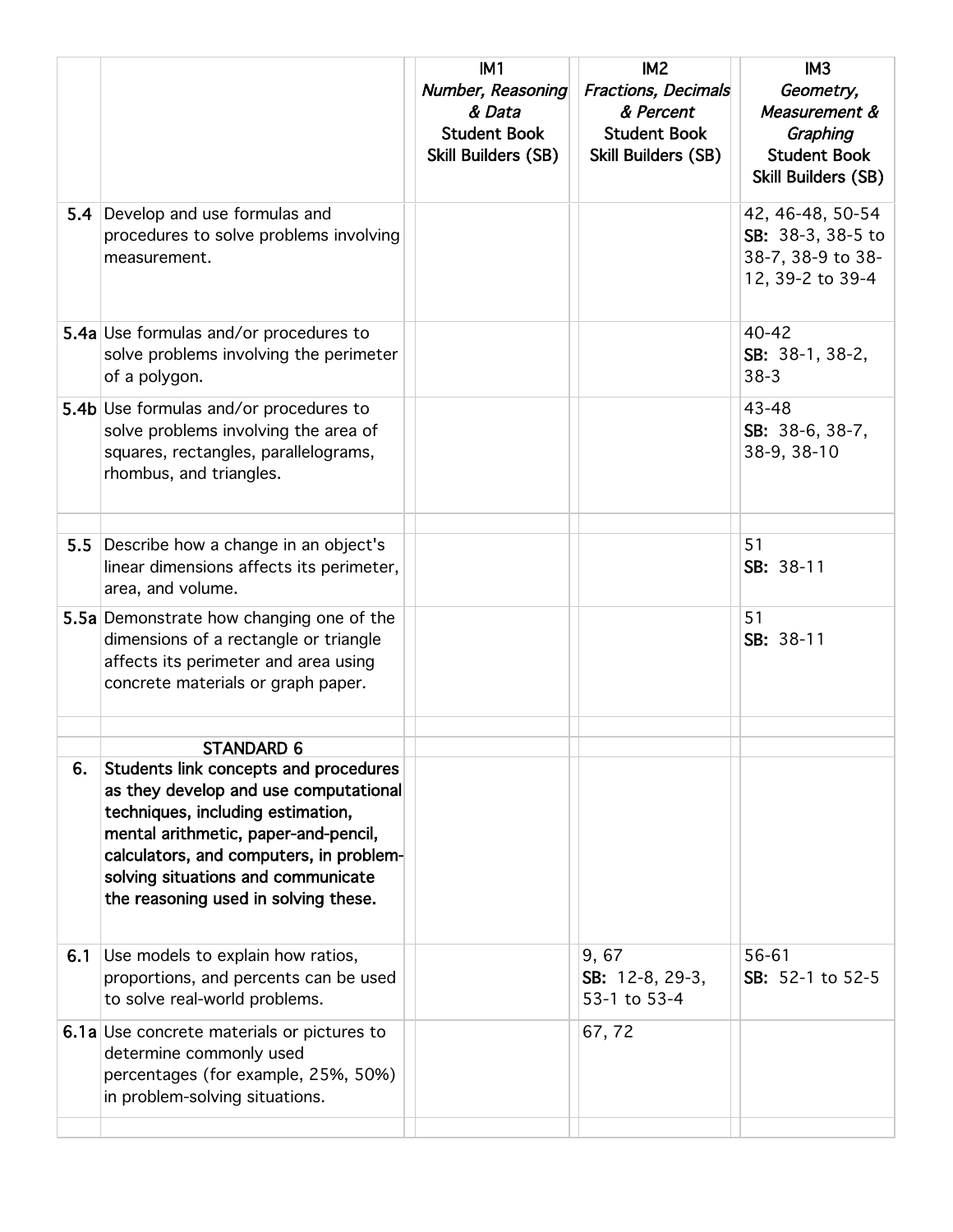|     |                                                                                                                                                                                                                           | IM <sub>1</sub><br>Number, Reasoning<br>& Data<br><b>Student Book</b><br><b>Skill Builders (SB)</b> | IM <sub>2</sub><br>Fractions, Decimals<br>& Percent<br><b>Student Book</b><br><b>Skill Builders (SB)</b> | IM <sub>3</sub><br>Geometry,<br>Measurement &<br>Graphing<br><b>Student Book</b><br>Skill Builders (SB) |
|-----|---------------------------------------------------------------------------------------------------------------------------------------------------------------------------------------------------------------------------|-----------------------------------------------------------------------------------------------------|----------------------------------------------------------------------------------------------------------|---------------------------------------------------------------------------------------------------------|
|     | 6.2 Construct, use and explain procedures<br>to compute and estimate with whole<br>numbers, fractions, decimals, and<br>integers.                                                                                         | 23-28, 68, 69<br>SB: $6-1$ , $7-1$ , $9-1$ ,<br>49-1, 49-2, 50-1,<br>50-2, 59-5, 59-6               | 12, 24, 25, 54-65<br>SB: 13-3, 15-1,<br>$18-3$                                                           |                                                                                                         |
|     | 6.2a Demonstrate conceptual meaning or<br>addition and subtraction of fractions in<br>problem solving situations (common<br>fractions with like and unlike<br>denominators, mixed numbers and<br>decimals to thousandth). |                                                                                                     | 18, 21, 54<br>SB: 17-1, 17-4                                                                             |                                                                                                         |
|     | 6.2b Use and explain strategies to<br>add/subtract decimals and fractions in<br>problem solving situation (to common<br>fractions what like and unlike<br>denominators, mixed numbers, and<br>decimals to thousandths)    |                                                                                                     | 14-20, 22, 23, 54<br>SB: $15-1$ , $15-2$ ,<br>15-3, 16-1, 16-4,<br>$26-2, 26-3$                          |                                                                                                         |
|     | <b>6.2c</b> Find equivalent representations by<br>decomposing and composing whole<br>numbers [for example, $48 \times 12 = (48$<br>$x 10) + (48 x 2)$ ].                                                                  | 3, 21<br>SB: $1-5, 5-3$                                                                             |                                                                                                          |                                                                                                         |
|     | 6.2d Demonstrate proficiency with the four<br>basic operations using whole numbers.                                                                                                                                       | 23-28<br>SB: $6-1$ , $7-1$ , $8-7$ ,<br>$10-2, 10-6$                                                |                                                                                                          |                                                                                                         |
| 6.3 | Develop, apply and explain a variety of<br>different estimation strategies in<br>problem-solving situations, and explain<br>why an estimate may be acceptable in<br>place of an exact answer.                             | 27-29, 48, 49, 51,<br>52<br>SB: $49-1, 49-2,$<br>50-1, 50-2, 50-3                                   | 24-27<br>SB: 13-3, 18-3,<br>18-4, 45-3, 45-5,<br>45-6, 45-8 to 45-<br>11                                 | SB: 49-1, 50-1                                                                                          |
|     | 6.3a Develop, apply and explain a variety of<br>different estimation strategies in<br>problem solving situations and explain<br>why an estimate may be acceptable in<br>place of an exact answer.                         | 27-29, 48, 49, 51,<br>52<br>SB: 49-1, 49-2,<br>50-1 to 50-3                                         | 24-27<br>SB: 13-3, 18-3,<br>18-4, 45-3, 45-5,<br>45-6, 45-8 to 45-<br>11                                 | SB: 49-1, 50-1                                                                                          |